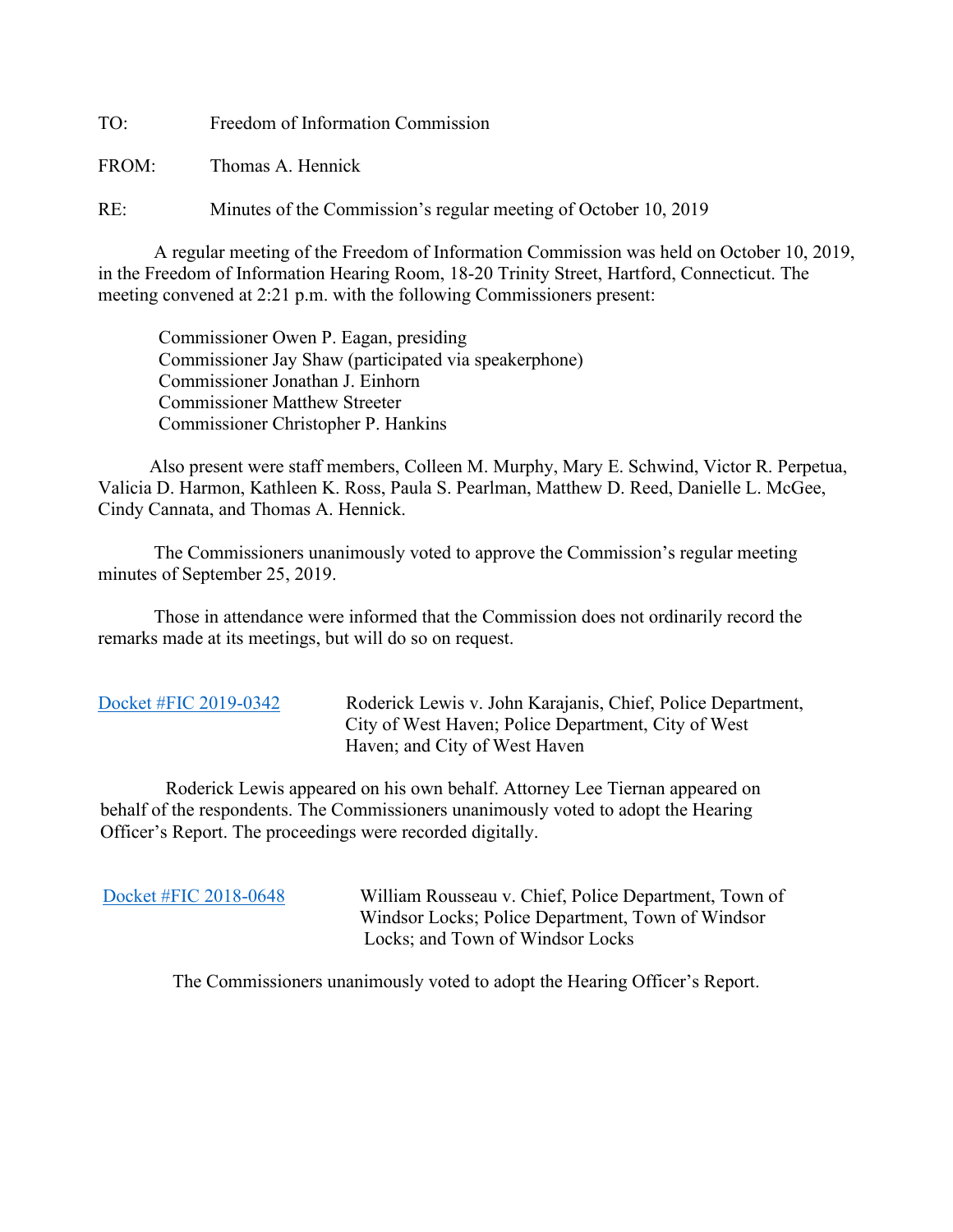Minutes, Regular Meeting, October 10, 2019 Page 2

 [Docket #FIC 2018-0669](https://portal.ct.gov/-/media/FOI/FinalDecisions/2019/Oct10/2018-0669.pdf?la=en) Nancy Burton v. Director, Radiation Bureau, State of Connecticut, Department of Energy and Environmental Protection; and State of Connecticut, Department of Energy and Environmental Protection

 Nancy Burton appeared on her own behalf. Attorney Kenneth Collette appeared on behalf of the respondents. The Commissioners unanimously voted to adopt the Hearing Officer's Report. The proceedings were recorded digitally.

| Docket #FIC 2018-0680 | Thedress Campbell v. Chairman, State of Connecticut, Public<br>Utilities Regulatory Authority; and State of Connecticut,<br><b>Public Utilities Regulatory Authority</b> |
|-----------------------|--------------------------------------------------------------------------------------------------------------------------------------------------------------------------|
|                       |                                                                                                                                                                          |

 Thedress Campbell appeared on his own behalf. Assistant Attorney General Robert Marconi appeared on behalf of the respondents. The Commissioners unanimously voted to adopt the Hearing Officer's Report. The proceedings were recorded digitally.

[Docket #FIC 2018-0692](https://portal.ct.gov/-/media/FOI/FinalDecisions/2019/Oct10/2018-0692.pdf?la=en) Joao Godoy v. Chief, Police Department, Town of Avon; Police Department, Town of Avon; and Town of Avon

 Attorney Michael Harrington appeared on behalf of the respondents. The Commissioners unanimously voted twice to amend the Hearing Officer's Report. The Commissioners unanimously voted to adopt the Hearing Officer's Report as amended.\* The proceedings were recorded digitally.

| Docket #FIC 2018-0696                                                      | Barbara Godejohn v. Commissioner, State of Connecticut,<br>Department of Agriculture; and State of Connecticut,<br>Department of Agriculture |
|----------------------------------------------------------------------------|----------------------------------------------------------------------------------------------------------------------------------------------|
| The Commissioners unanimously voted to adopt the Hearing Officer's Report. |                                                                                                                                              |

 [Docket #FIC 2018-0757](https://portal.ct.gov/-/media/FOI/FinalDecisions/2019/Oct10/2018-0757.pdf?la=en) Michele Kulis v. Chairman, Teaching and Learning Committee, Board of Education, Stamford Public Schools; and Teaching and Learning Committee, Board of Education, Stamford Public Schools

The Commissioners unanimously voted to adopt the Hearing Officer's Report.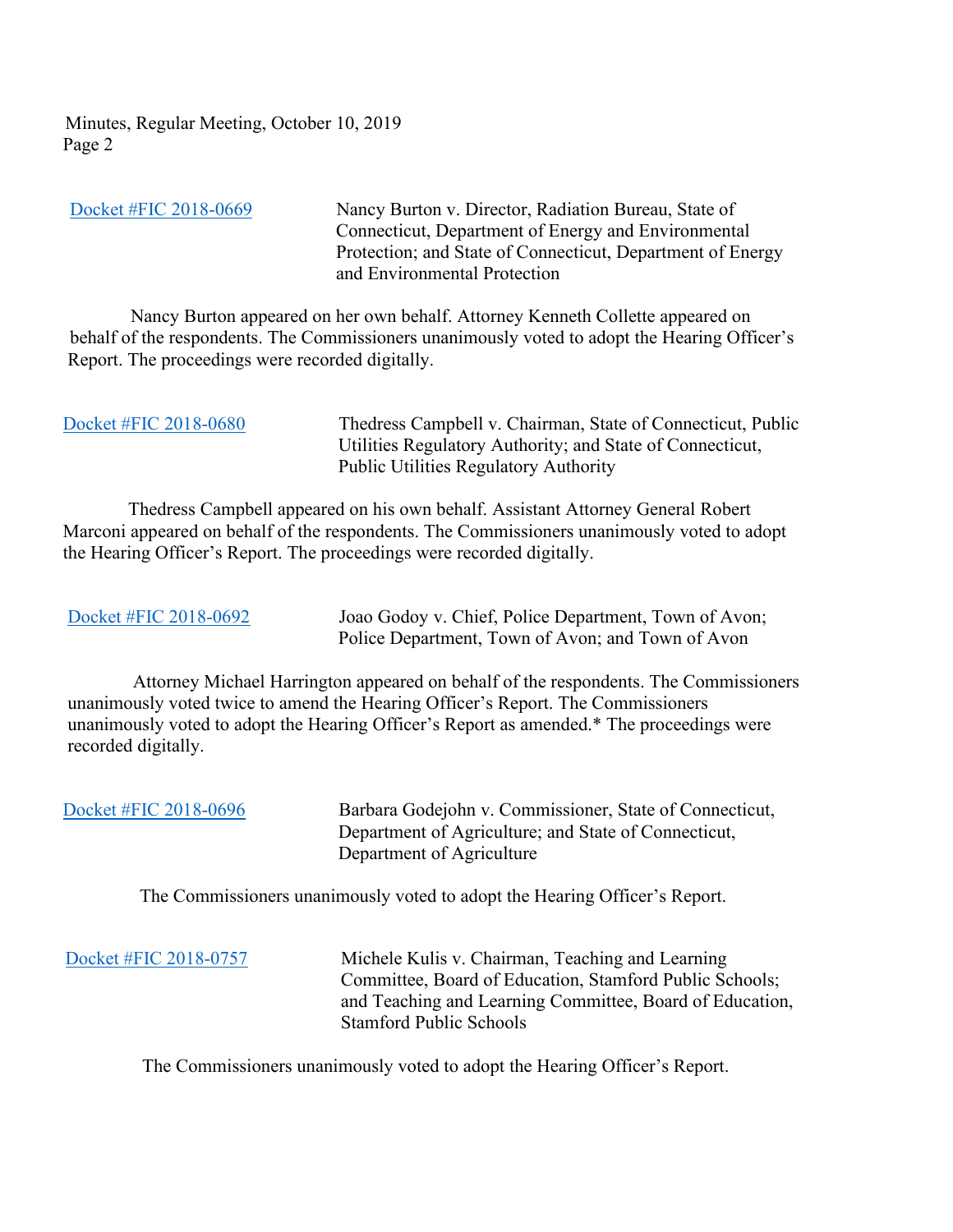Regular Meeting, October 10, 2019 Page 3

[Docket #FIC 2019-0274](https://portal.ct.gov/-/media/FOI/FinalDecisions/2019/Oct10/2019-0274.pdf?la=en) Nancy Rossi v. Chairman, Ethics Commission, City of West Haven; Ethics Commission, City of West Haven; and City of West Haven

 Nancy Rossi appeared on her own behalf. Attorney Alfred Bruno appeared on behalf of the Ethics Commission respondents. Attorney Lee Tiernan appeared on behalf of the City of West Haven. The Commissioners unanimously voted to adopt the Hearing Officer's Report. The proceedings were recorded digitally.

| Docket #FIC 2019-0375 | Nancy Rossi v. Chairman, Ethics Commission, City of<br>West Haven; Ethics Commission, City of West Haven; and<br>City of West Haven |
|-----------------------|-------------------------------------------------------------------------------------------------------------------------------------|
|                       |                                                                                                                                     |

 Nancy Rossi appeared on her own behalf. Attorney Alfred Bruno appeared on behalf of the Ethics Commission respondents. Attorney Lee Tiernan appeared on behalf of the City of West Haven. The Commissioners unanimously voted to remand the Hearing Officer's Report to the Hearing Officer for further review.

[Docket #FIC 2019-0301](https://portal.ct.gov/-/media/FOI/FinalDecisions/2019/Oct10/2019-0301.pdf?la=en) Sean O'Keefe v. Superintendent of Schools, Bridgeport Public Schools; and Bridgeport Public Schools

The Commissioners unanimously voted to adopt the Hearing Officer's Report.

 [Docket #FIC 2019-0352](https://portal.ct.gov/-/media/FOI/FinalDecisions/2019/Oct10/2019-0352.pdf?la=en) Michael Cheffetz v. Chief, Police Department, Town of West Hartford; Police Department, Town of West Hartford; and Town of West Hartford

The Commissioners unanimously voted to adopt the Hearing Officer's Report.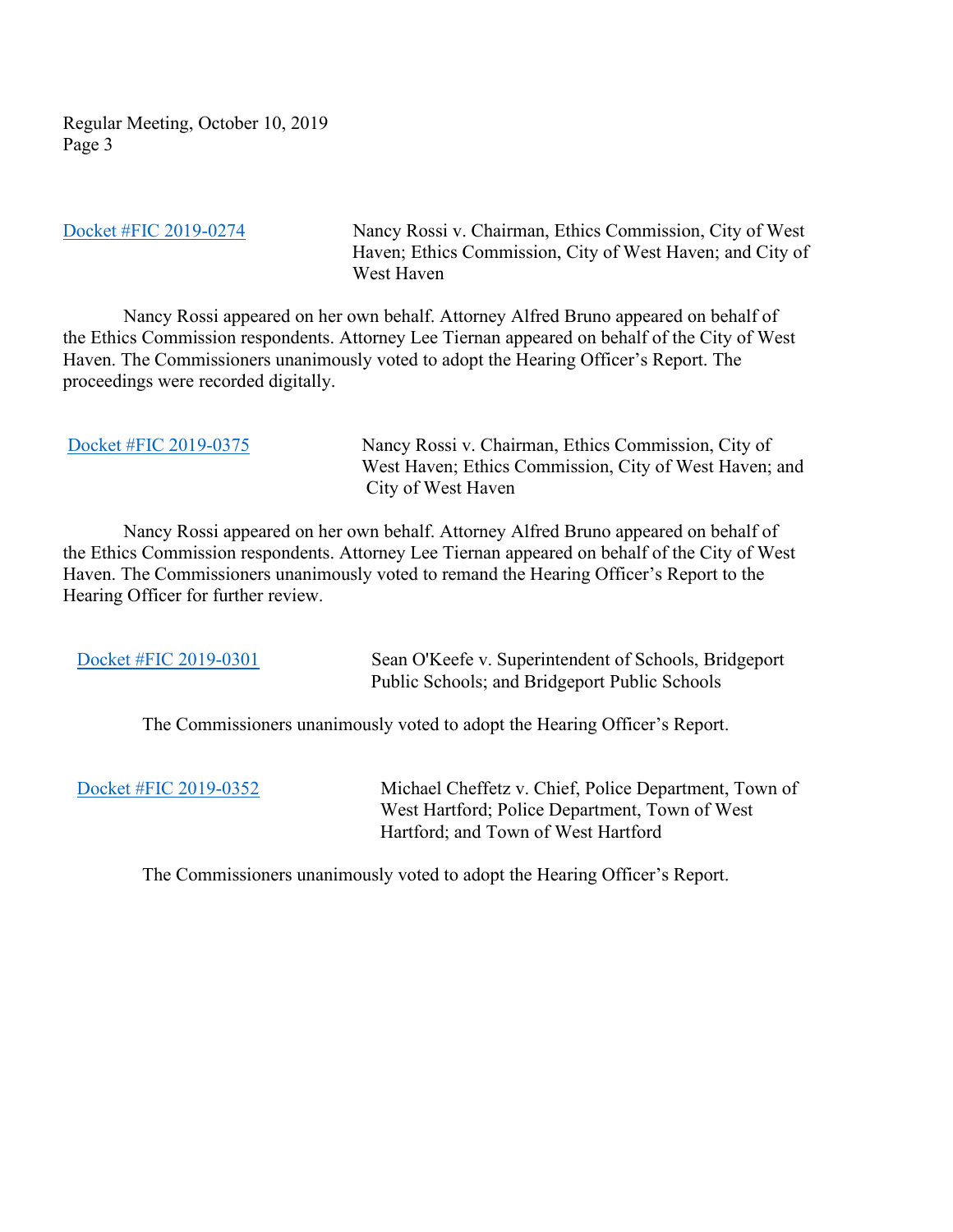Regular Meeting, October 10, 2019 Page 4

 Attorney Matthew D. Reed reported on the Superior Court, Judicial District of New Britain J.D., Memorandum of Decision dated September 23, 2019 in *Godbout, David v. Freedom of Information Commission*, Docket No. HHB-CV-19-5025125-S.

Attorney Danielle L. McGee reported on pending appeals.

 Colleen M. Murphy reported that Human Resources Specialist Lateisha Rainey had accepted a position with another state agency and that the process of searching for a replacement had begun.

The meeting was adjourned at 4:16 p.m.

 $\mathcal{L}_\text{max}$  and  $\mathcal{L}_\text{max}$  are the set of the set of the set of the set of the set of the set of the set of the set of the set of the set of the set of the set of the set of the set of the set of the set of the set o

Thomas A. Hennick MINREGmeeting 10102019/tah/10112019

\* See attached for amendments